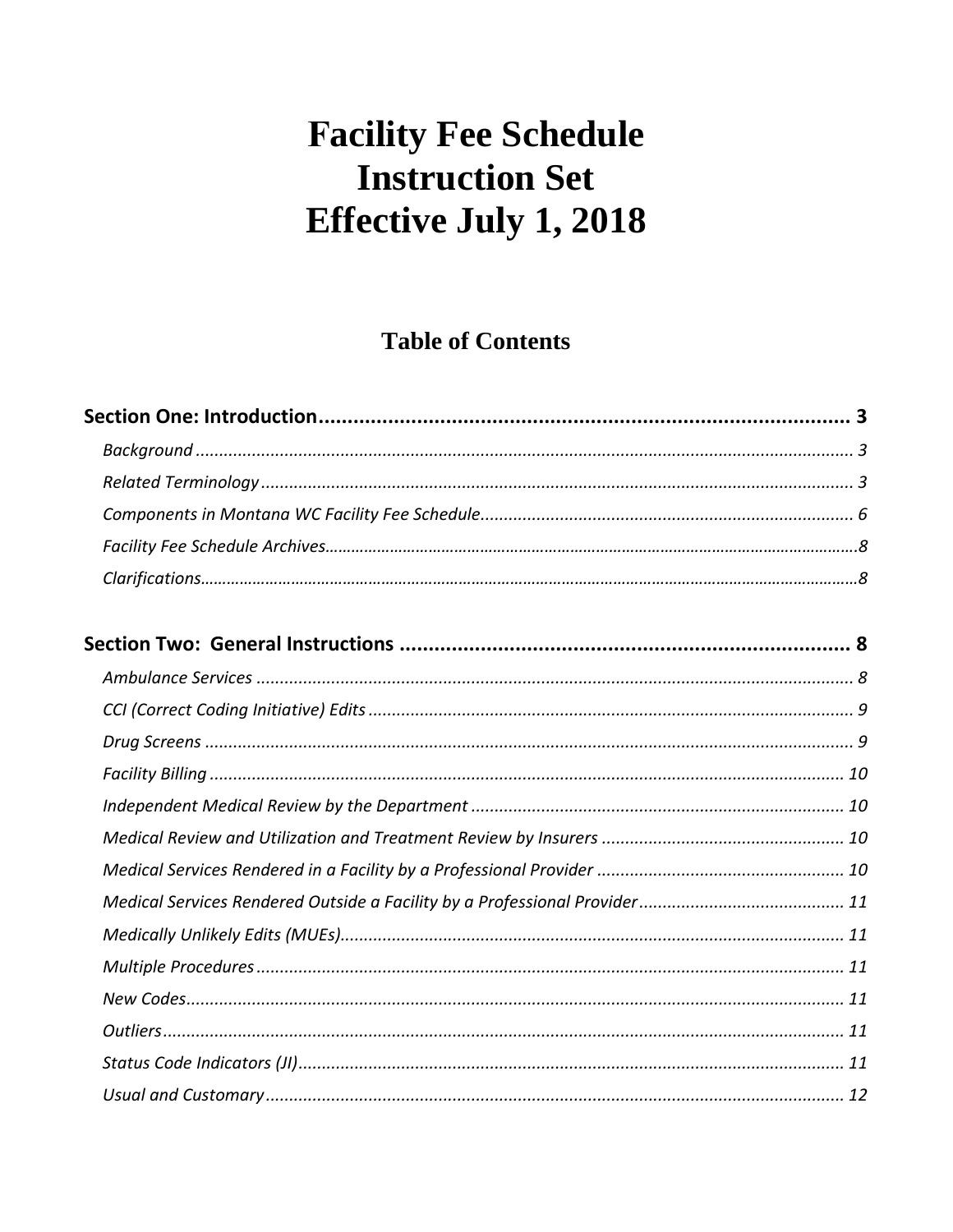| Modifiers 25 and 27 for outpatient specifically exclude any services that are for office visits, clinic<br>visits, treatment rooms, etc. as these services are not payable under the facility fee schedule. Refer |  |
|-------------------------------------------------------------------------------------------------------------------------------------------------------------------------------------------------------------------|--|
| Non-patient Hospital Outpatient Clinical Diagnostic Laboratory Test Payment and Billing 13                                                                                                                        |  |
| Outpatient Fee Schedule J1and J2 Status Indicator/Complexity Reimbursement15                                                                                                                                      |  |
|                                                                                                                                                                                                                   |  |
|                                                                                                                                                                                                                   |  |
|                                                                                                                                                                                                                   |  |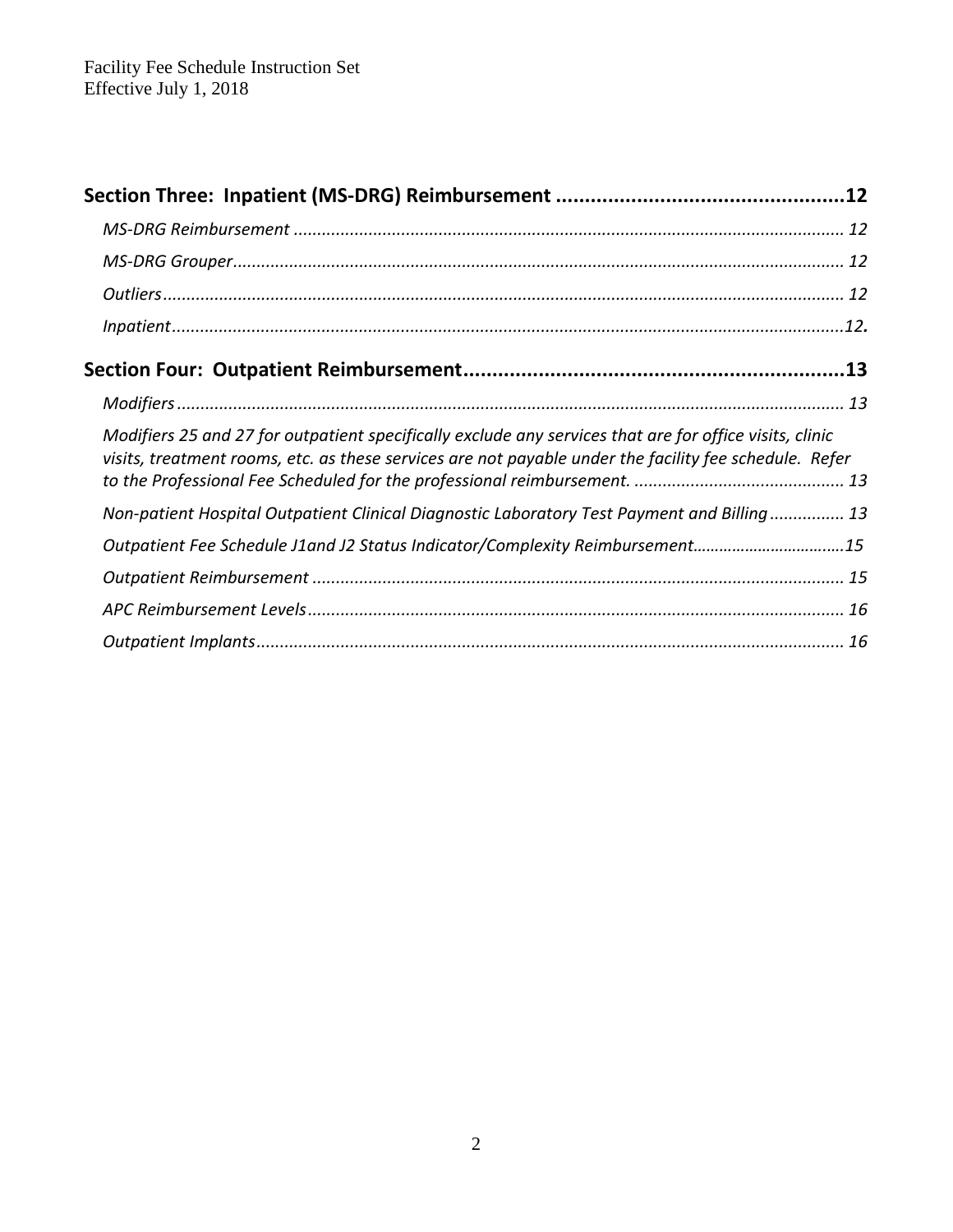# <span id="page-2-0"></span>**Section One: Introduction**

### *Background*

Montana has adopted some of the codes and processes of the Centers for Medicare and Medicaid Services (CMS), but the Montana Codes Annotated (MCA) and Administrative Rules of Montana (ARM) govern the application of these codes and processes in Montana for Workers' Compensation (WC) reimbursement.

The Montana Facility Fee Schedule is intended to guide the direct reimbursement for two specific types of Montana facilities, namely Acute Care Hospitals and Ambulatory Surgery Centers (ASCs), for WC services provided on and after July 1, 2013.

# *Related Terminology*

**American Medical Association (AMA)** —The association that develops, updates and publishes the *Physicians Current Procedural Terminology* (CPT) coding system for medical services and procedures (HCPCS Level I codes). CPT codes provide an effective, consistent language for nationwide communication among physicians, insurance payers, and patients.

**Ambulatory Procedure Codes (APC)** —Ambulatory Payment Classification developed by CMS.

**Base Rate**—The base payment rate is divided into a labor-related and non-labor share. The labor-related share is adjusted by the wage index applicable to the area where the hospital is located.

**Category II Codes**-—Temporary sets of codes used for tracking performance measurement on emerging technologies, services, and procedures. These temporary codes are used to document use levels for future setting of RVUs if a given code is converted into a permanent CPT or HCPCS.

**Centers for Medicare and Medicaid Services (CMS)** —The government agency responsible for overseeing and administering the Medicare and Medicaid programs. CMS annually publishes the relative value units (RVUs) known as RBRVS for the reimbursement of medical services. The RBRVS is the basis for reimbursement in Montana for WC medical services and procedures.

**Correct Coding Initiative Edits (CCI Edits)**—CMS codes that assist in correct coding and billing procedures. CCI Edits are posted on the ERD website.

**Cost to Charge Ratio (CCR)—**-A CCR is simply a ratio of the cost divided by the charges and is generally used with acute inpatient or outpatient services. Operating and capital cost-to-charge ratios are computed annually for each hospital based on the latest available settled cost report for the hospital. These ratios can be obtained for the entire facility and broken down by outpatient and inpatient services.

**CPT —** Current Procedural Terminology is a listing of descriptive terms and identifying codes for reporting medical services and procedures performed by providers. CPT is copyrighted by The American Medical Association.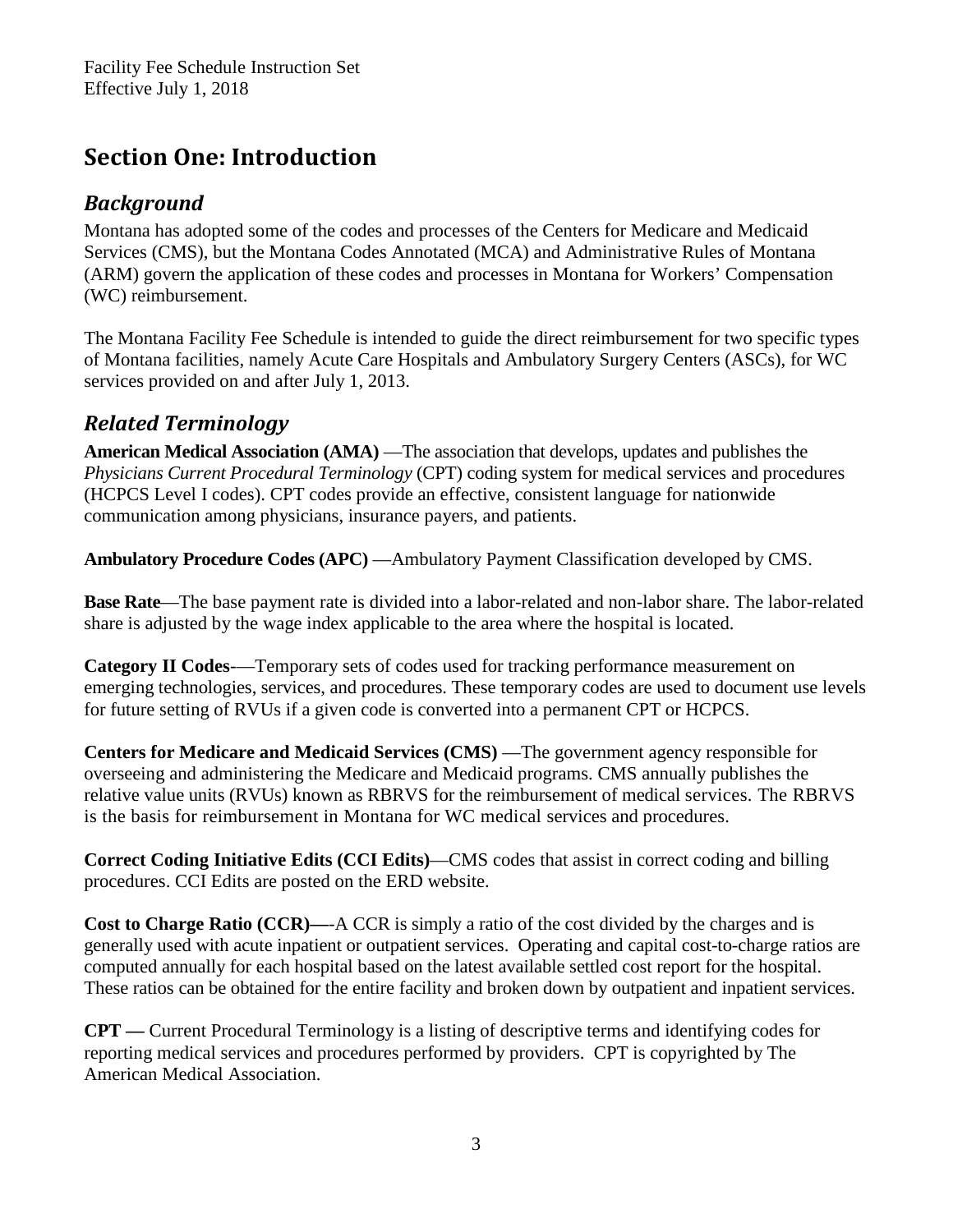**Employment Relations Division (ERD)** — The division within the Montana Department of Labor and Industry responsible for regulation of the Montana workers' compensation system.

**Evaluation and Management Services (E&M)** — Medical services provided to patients that involve visits, examinations and consultations, both in facilities (e.g., hospitals, ambulatory surgery centers, skilled nursing facilities) and at non-facilities (e.g., physician offices, patient's home).

**Facility**—The term as used here is defined in ARM 24.29.1401A. The term does not include outpatient centers for primary care, infirmaries, provider-based clinics, offices of private physicians, dentists or other physical or mental health care workers, including licensed addiction counselors.

**Facility Reimbursement—**The allowed reimbursement for each professional service when that service or procedure is provided in a facility.

**Gap—**Services not covered by Medicare and/or not assigned a relative value in the RBRVS system.

**Gap Code**—Any Level I (CPT) or Level II (HCPCS) code that is not given an RVU by CMS.

**Geometric Mean LOS**—-The geometric mean length of stay (GMLOS) is the national mean length of stay for each diagnostic related grouper (DRG) as determined and published by CMS (Bolt Super Coder).

**HCPCS**—HCPCS is an acronym for Healthcare Common Procedure Coding System. It is a two-tier medical coding system composed of HCPCS Level I (CPT) codes and HCPCS Level II national codes.

Level I Codes — The first level of the HCPCS system is the American Medical Association's *Current Procedural Terminology* (CPT) codes. This code set, known universally as *CPT*, reports a broad spectrum of medical procedures and services.

**Level II Codes** — This is the second level of the HCPCS system and is developed by CMS to report services and supplies not found in the CPT system. These Level II national codes are commonly referred to collectively as *HCPCS*.

**Independent Medical Review (IMR):** A request by an interested party for the medical director to review medical records for the medical necessity of a denied service.

**Medical Severity Diagnosis Related Groups (MS-DRG)**—This system classifies facility admissions based on their illness (diagnosis) and the treatment provided. It is assumed that patients with similar illnesses undergoing similar procedures will require similar resources. This payment methodology, therefore, reimburses facilities on a flat-rate basis based on the patient's diagnosis and treatment.

**Medically Unlikely Edits (MUE)** — CMS codes that assist in correct coding and billing procedures. The total number of units that may be billed at each visit is listed in the MUE Values column. MUEs are posted on the ERD website.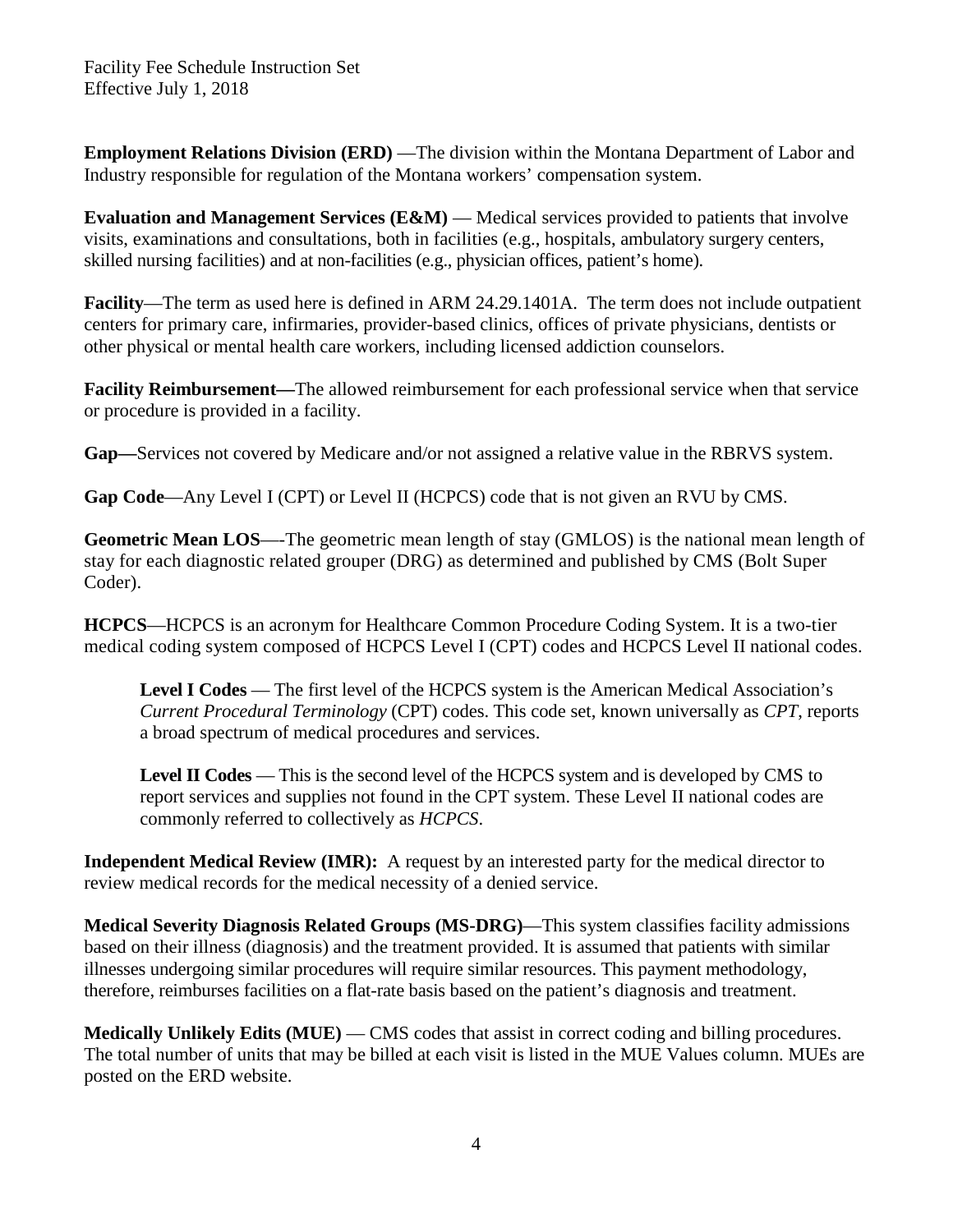**Montana Professional Fee Schedule (MPFS)**—The allowed reimbursement paid to a professional provider for services and procedures provided in a non-facility or facility setting.

**Non-facility**—The term as used here is defined in ARM 24.29.1401A.

**Relative Value (RV) — RBRVS** ranks each service or procedure based on the relative costs required to provide them. A relative value reflects the cost of providing a specific medical provider's service as compared to the cost of providing all other services and procedures.

**Relative Value Unit (RVU)** — Relative values are expressed in numeric units that represent the unit of measure of the cost of providing a medical service. Those services that have greater costs have greater relative value units than those services with lower costs.

**Relative Weight**— The weight assigned by Medicare to APC codes which measure the resource requirements of the service and is based on the median cost of services

**Resource Based Relative Value Scale (RBRVS)** —Payment schedule based on the relative values of services provided. The RBRVS system ranks services according to the relative costs required to provide them. These costs are defined in terms of units, with more complex, more time-consuming services having higher unit values than less complex, less time-consuming services. Furthermore, each service is compared to all other medical services so that each service is given a value that reflects its cost when compared to all other medical services.

**Status Indicator Codes**— CMS codes which assist in the calculation of reimbursements for services and supplies. The codes are listed on the ERD website.

**Usual and Customary Charge (U&C)**— "Usual and Customary Charge" means the regular medical charge that a facility or individual medical provider bills for the service or procedure provided to any non-WC patient.

**Weight**—A relative weight reflects the expected relative costliness of inpatient treatment for patients in a MS-DRG group

**Workers' Compensation (WC) —** A system that provides wage-loss and medical benefits to a worker suffering from a work-related injury or disease.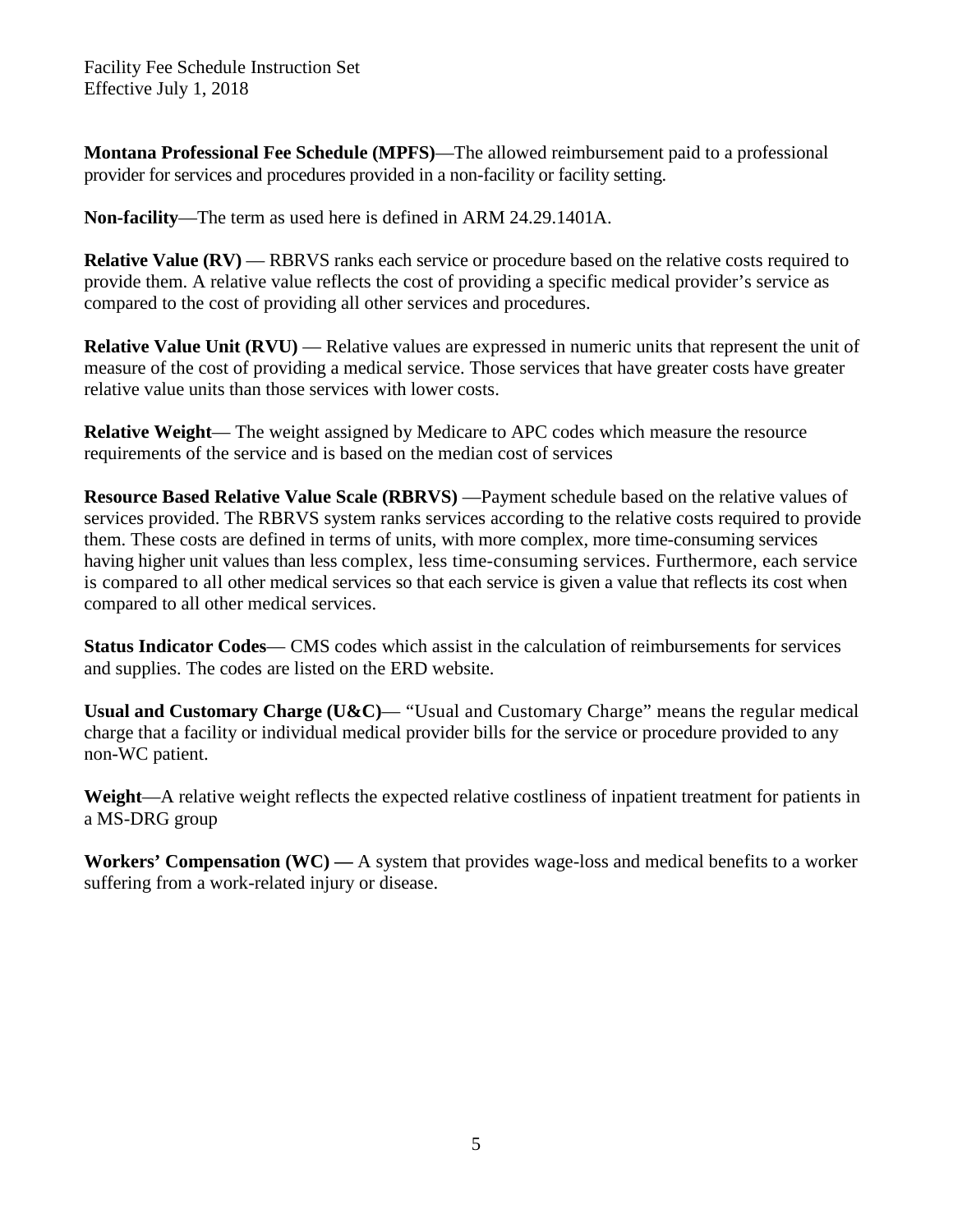# <span id="page-5-0"></span>*Components in Montana WC Facility Fee Schedule*

### **A. The Montana Hospital Inpatient Services MS-DRG Reimbursement Fee Schedule MS-DRG**

The list of MS-DRG codes for inpatient reimbursement.

#### **MS-DRG Title**

Code descriptors.

#### **Geometric**

Geometric Mean Length of Stay.

#### **Weights**

The factor used to multiply by the base rate to determine reimbursement.

#### **Montana Reimbursement Amount**

The reimbursement for each MS-DRG billed by the facility.

### **B. The Montana Hospital Outpatient and ASC Fee Schedule Organized by APC**

The Montana Hospital Outpatient and ASC Fee Schedule Organized by APC was combined with C below as of July 1, 2015.

### **C. The Montana Hospital Outpatient and ASC Fee Schedule Organized by CPT/HCPCS CPT/HCPCS Code**

The list of HCPCS codes for correct calculation of reimbursement

#### **APC**

The list of APC codes that correlate with the HCPCS codes

### **SI**

The related Status Indicator code for correct calculation of reimbursement

#### **Relative Weight**

The factor used to multiply by the base rate to determine reimbursement.

#### **MT Hospital Rate**

The reimbursement for services provided in an outpatient hospital setting

#### **MT ASC Rate**

The reimbursement for services provided in an ambulatory surgical center.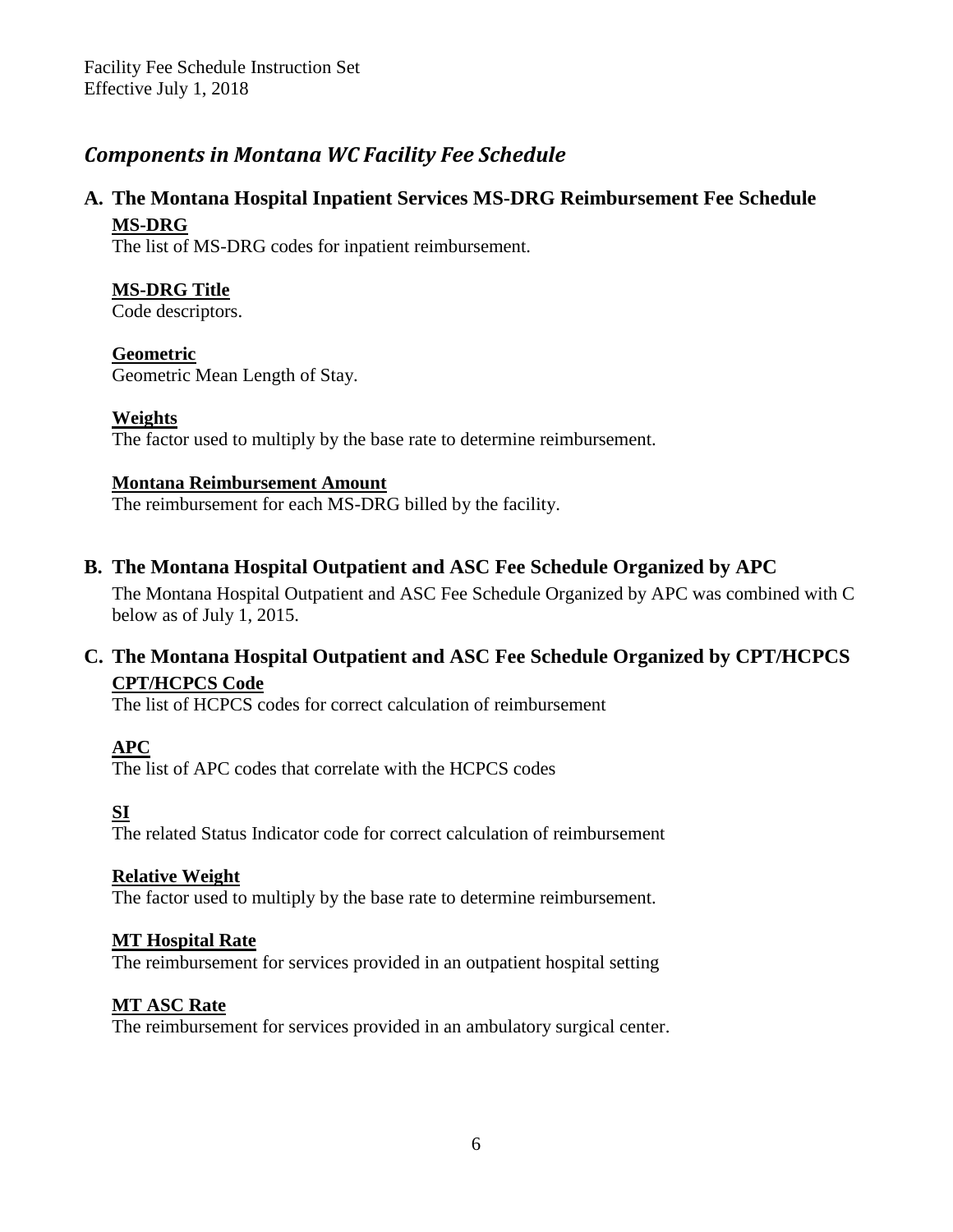### **C.1 Organized by Code on Dental Procedures and Nomenclature (CDT)**

The reimbursement for facility charges for dental procedures.

#### **D. The Montana Ambulance Fee Schedule HCPCS**

The list of HCPCS codes for correct calculation of reimbursement.

#### **Descriptors**

The descriptions of the HCPCS codes for ambulance services.

#### **WC Urban Base Rate**

The rates for Missoula, Great Falls and Billings, excluding air ambulance

#### **WC Rural Base Rate**

The rates for the remainder of the state, excluding air ambulance.

#### **Rural Ground Miles**

The rate of reimbursement for ground or air mileage.

#### **E. The Montana CCI Code Edits Listing**

CMS codes that assist in correct coding and billing procedures. If a code descriptor of a HCPCS/CPT code includes the phrase "separate procedure," the procedure is subject to CCI edits.

#### **Column 1**

CPT code

#### **Column 2**

CPT code

#### **Column 3**

Effective date of Column 1/Column 2 CPT code combination

#### **Column 4**

Termination date of Column 1/Column 2 CPT code combination. An asterisk indicates no termination date.

### **Column 5**

A code indicating the applicability: 0= not allowed; 1=allowed; 9=not applicable.

### **F. Medically Unlikely Edits (MUEs)**

CMS codes that assist in correct coding and billing procedures. This lists the total number of units that are possible for each visit.

### **G. The Montana CCR and other Montana CCR-based Calculations**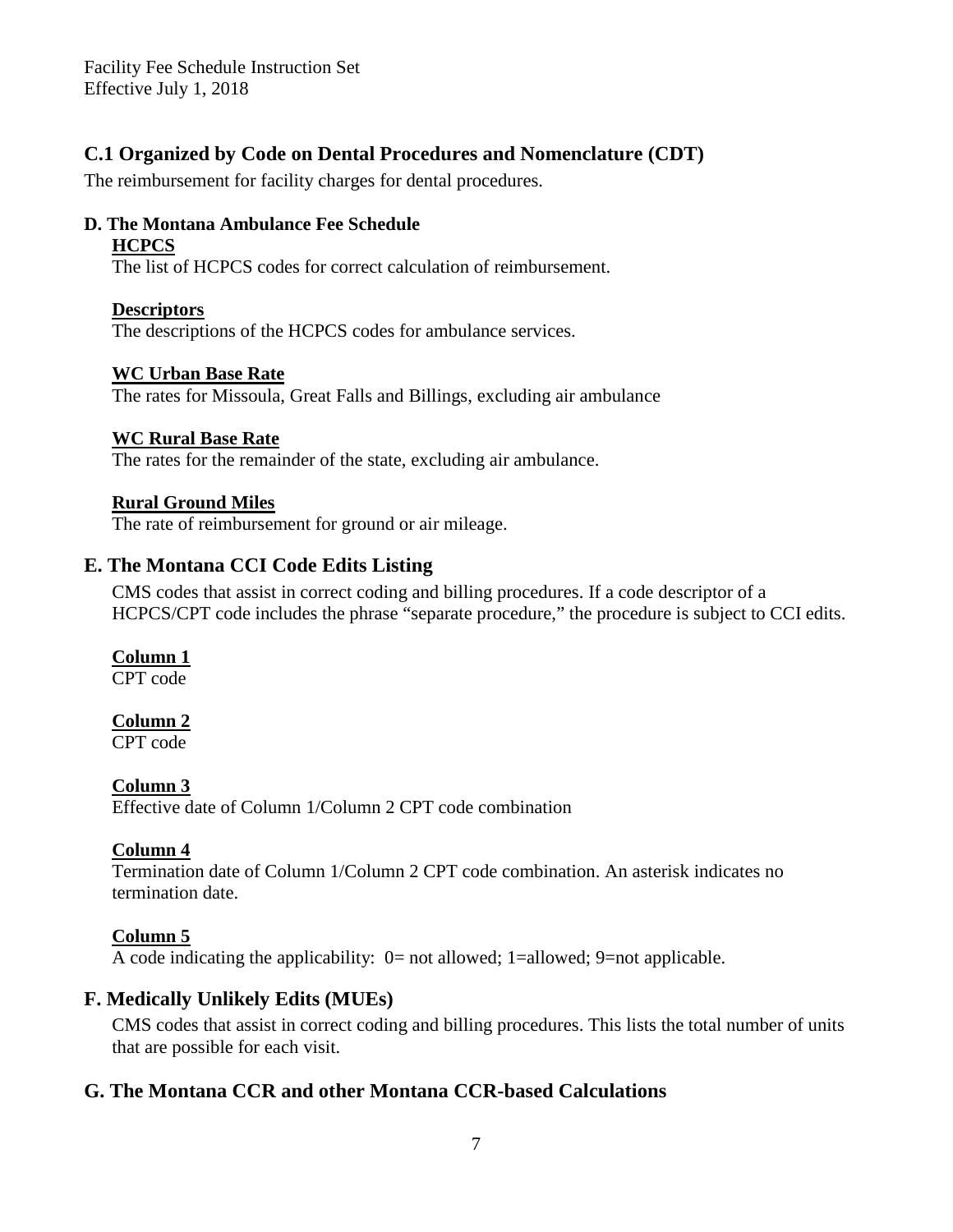<span id="page-7-0"></span>A list of the cost to charge ratios (CCR), formerly Ratio of Cost to Charge (RCC), for the regulated hospitals in Montana as determined by CMS.

#### **H. The Montana Status Indicator Codes**

A list of the status indicator codes that apply to the Montana WC Facility Fee Schedule

#### **H.1 Montana Addendum B**

These tables determine complexity reimbursement, if necessary, for two or more J1 status indicators. Table one is the ranking table and table two is the complexity reimbursement.

#### **I. Place of Service Codes**

CMS codes indicating where the service was provided.

#### **J. Modifiers**

CMS codes indicating where the service was provided.

#### **K. Facility Fee Schedule Instruction Set**

Billing and Reimbursement Instructions for payers and providers.

#### **L. Guidance**

 Guidance for payers and providers regarding some payments that need to be addressed due to changes in CMMS codes that are paid by worker's compensation.

### *[Facility](http://erd.dli.mt.gov/workers-comp-claims-assistance/medical-regulations/montana-facility-fee-schedule/19-erd/workers-comp-study-project/269-montana-facility-fee-schedule-archives.html) Fee Schedule Archives*

Past facility fee schedules and instruction sets are posted on the ERD website.

### *Clarifications*

Department clarifications regarding the facility fee schedule and the professional fee schedule are currently on the facility fee schedule page.

# **Section Two: General Instructions**

### *Ambulance Services*

The Montana Ambulance Fee Schedule can be found within the Montana Facility Fee Schedule. "Urban areas" in Montana are defined as Billings, Great Falls, and Missoula.

The point of pickup determines whether rural mileage is applied to the ambulance transport services.

The State of Montana does not have the authority to set a fee schedule rate for Air Ambulances on workers' compensation patients who have their operating authority through the Federal Department of Transportation (Airline Deregulation Act of 1978 (ADA)). State of Montana administrative rules are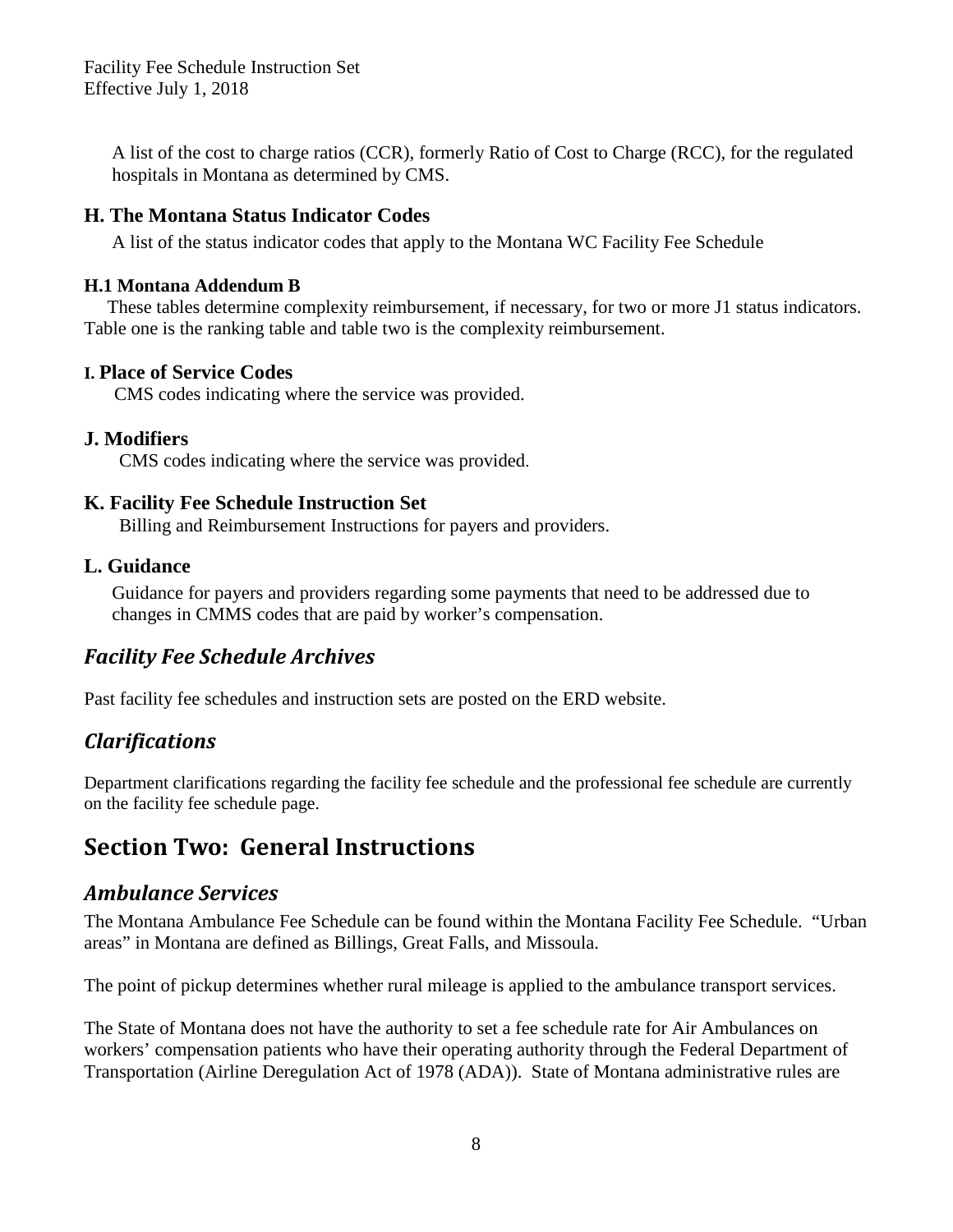<span id="page-8-0"></span>preempted by federal law 49 USC 41713(b). Air ambulances that are regulated by federal law will be paid at the usual and customary charge for the carrier.

# *CCI (Correct Coding Initiative) Edits*

These will assist providers and insurers to understand how to reimburse when multiple codes are involved. CCI edits are on the ERD website.

# *Drug Screens*

Drug screens that are presumptive (Screening and confirmation, qualitative or semi-quantitative) are billed using one of the three presumptive codes 80305-80307.

- 1. 80305 Used to test any number of drug classes by any number of devices or procedures capable of being ready direct optical observation only (e.g. Dipsticks, cups, cards, cartridges, etc. and includes sample validation when performed, per date of service.
- 2. 80306 Used to test any number of drug classes by any number of devices or procedures read by instrument-assisted direct optical observation (e.g. dipsticks, cups, cards, cartridges, etc.), and includes sample validation when performed, per date of service.
- 3. 80307 Used to test any number of drug classes by any number of devices or procedures by instrumented chemistry analyzers (e.g., immunoassay, enzyme assay, TOF, ALDI, LDTD, DESI, DART, GHPC, GC mass spectrometry), and includes sample validation when performed, per date of service.

For drug screens that are definitive (quantitative) in nature and utilize drug identification methods able to identify individual drugs and distinguish between structural isomers (including but not limited to single or tandem GC/MS, single or tandem LC/MS (excluding immunoassay), any enzymatic method, etc.) are billed using the following tiers **based on the number of drug classes tested, including metabolite(s) if performed**:

- 1. G0480—1-7 drug classes
- 2.  $G0481 8-14$  drug classes
- 3. G0482 15-21 drug classes
- 4. G0483 22 or more drug classes

At maximum, only one code from each category (presumptive and definitive) is to be utilized per date of service or patient encounter resulting in no more than 2 billing codes per bill.

| <b>TERM</b>              | <b>GENERAL PURPOSE IN CLINICAL DRUGS OF ABUSE TESTING</b>                            |
|--------------------------|--------------------------------------------------------------------------------------|
| <b>Qualitative Drug</b>  | Used to determine the presence or absence of drug or drug metabolite (drug class)    |
| <b>Testing</b>           | in the sample. The test result may be expressed as negative or positive (non-        |
|                          | numerical) or as a semi-quantitative result.                                         |
| <b>Quantitative Drug</b> | Used when it is medically necessary to determine the specific quantity of drug or    |
| <b>Testing</b>           | drug metabolite present in the sample. The test result is expressed in               |
|                          | concentration. Medicare considers this definitive testing.                           |
| <b>Confirmation</b>      | Used to confirm the presence of illicit drug(s) following an initial, presumptive    |
| <b>Testing</b>           | positive, screening result. This confirmation prevents a clinician from relying on a |
|                          | false positive result.                                                               |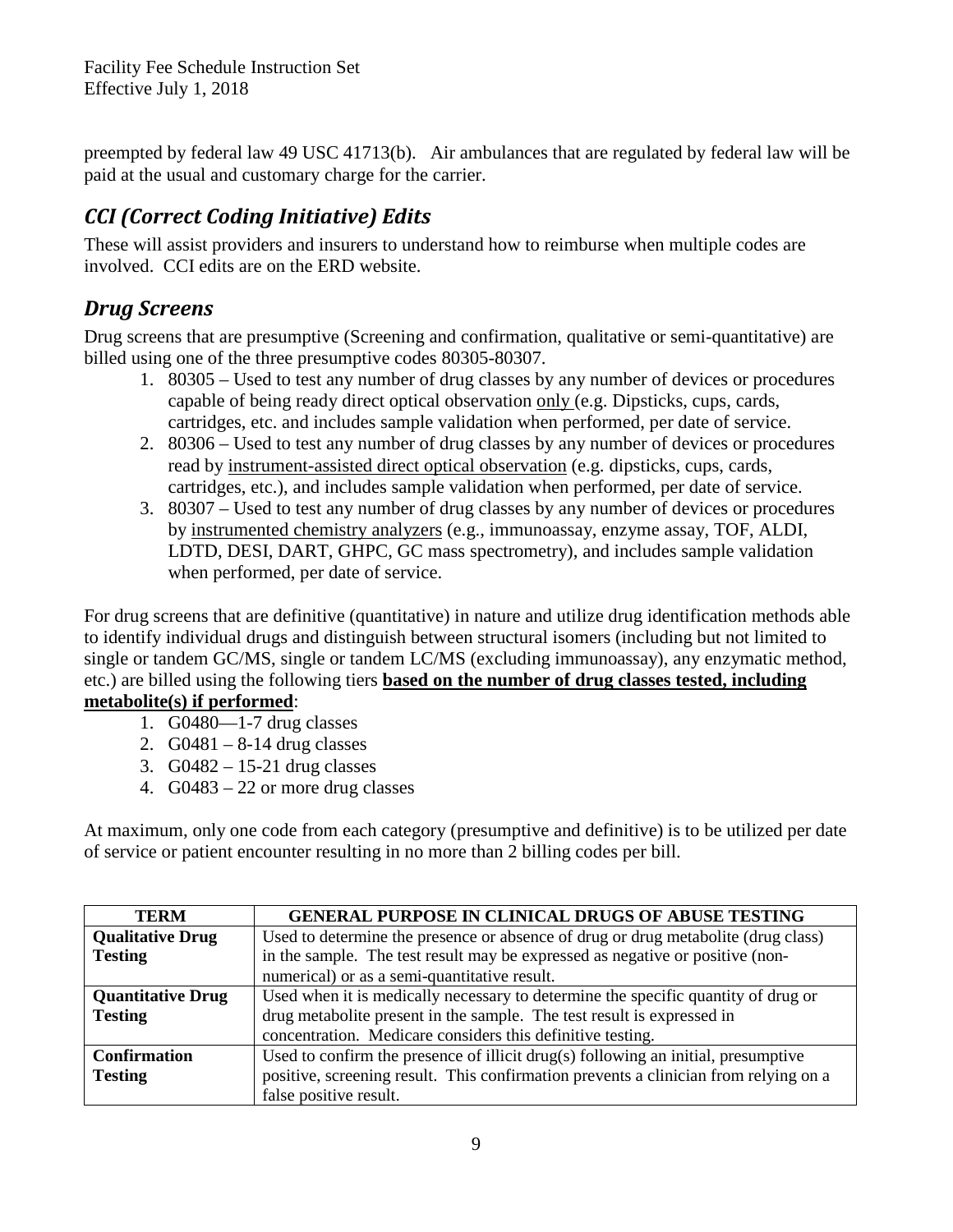# <span id="page-9-0"></span>*Facility Billing*

The nationally utilized medical billing form UB04 will be used by providers for facility charges when requesting reimbursement.

# *Independent Medical Review by the Department*

A form for the Independent Medical Review (IMR) must be filled out and sent to the department along with the medical records or available evidence-based documentation that support the treatment recommendations. The IMR request form is posted on the ERD website.

# *Medical Review and Utilization and Treatment Review by Insurers*

Insurers will conduct any reviews on a post-payment basis only. Insurer may request providers to submit supporting documentation for services provided. For documentation required for implants see the implant section below. However, if the claim is not paid within 30 days of receipt of the claim by the insurer, the provider may assess a 1% interest payment penalty per month or portion of the month using the Montana unique code MT005. Refer to ARM 24.29.1402 for the additional details.

# *Medical Services Rendered in a Facility by a Professional Provider*

Professional medical procedures, services and supplies provided in a facility that fall within the definition of facility and are billed with a place of service (POS) of 22 are to be reimbursed under the professional fee schedule under the **facility reimbursement** column. The medical bills for these providers will be billed on the most current version of the CMS 1500.

Exception to the above is PT, OT, ST in which providers may bill on the UB04 for outpatient services provided in a hospital outpatient setting. Providers may not bill on the CMS 1500 for additional professional reimbursement under the Montana Professional Fee Schedule.

A total of eight units of active and passive therapy may be billed in each session. If active therapy and/or passive therapy is being applied, only two units of a passive therapy may be included in the eight units.

Passive modalities are a variety of treatment tools used by therapists to decrease pain, inflammation, and treat muscle strains. For example, hot/cold packs, electrical stimulation, iontophoresis, etc. are considered passive modalities. Joint mobilization, for example, is a passive therapy and but is not considered a passive modality.

If passive therapy which includes passive modalities as listed in the MT Utilization and Treatment Guidelines is the only treatment being provided, the provider may bill up to four units in one session.

CPT code 97750 for the Functional Capacity Exam which is a special report is not considered an active therapy, passive therapy or a passive modality.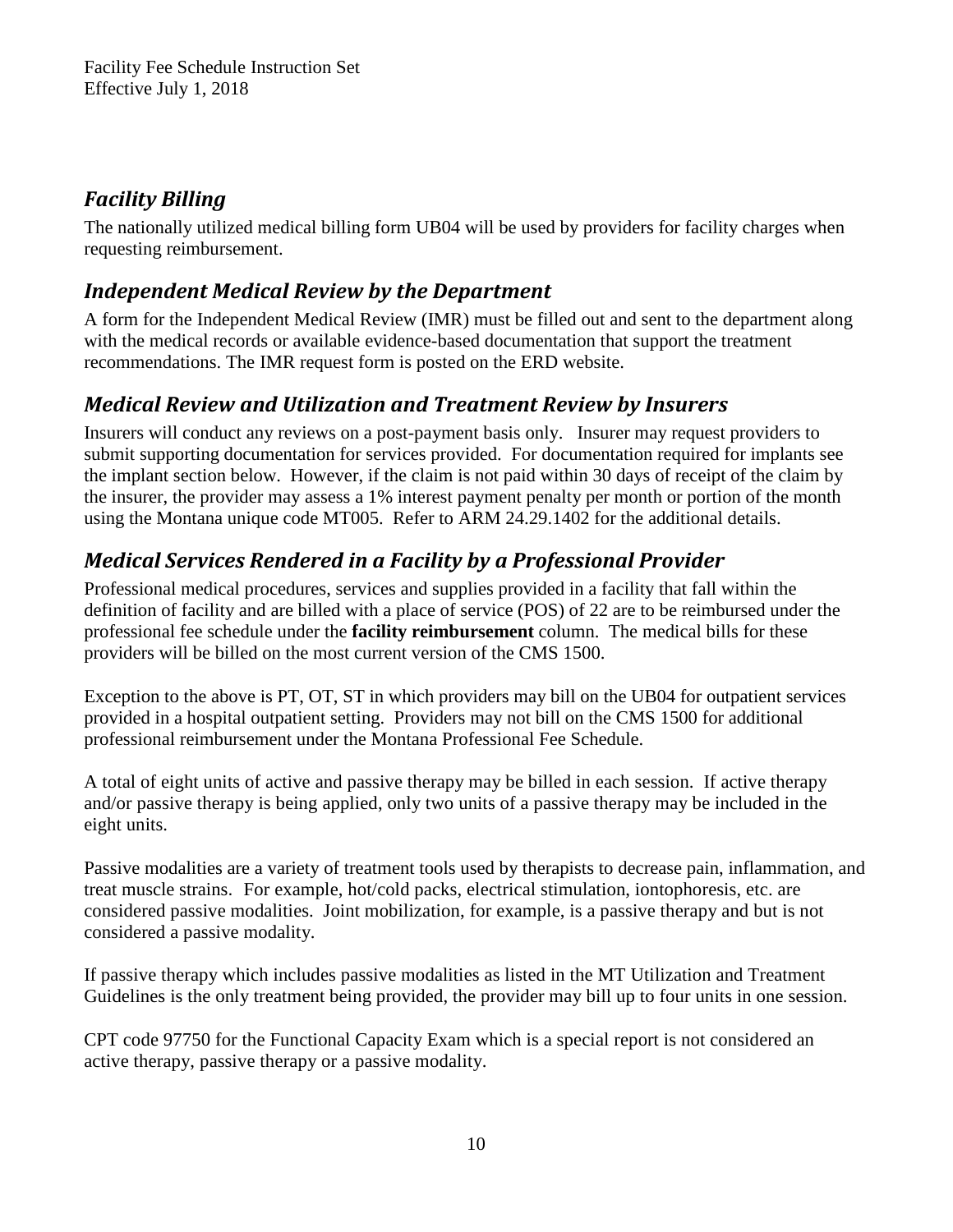# <span id="page-10-0"></span>*Medical Services Rendered Outside a Facility by a Professional Provider*

Medical professionals providing services, supplies and procedures in their offices and clinics are to be reimbursed at the rate for those services listed in the Montana Professional Fee Schedule. These services will be billed on a CMS1500.

# *Medically Unlikely Edits (MUEs)*

These edits will further assist providers and insurers in determining acceptable units of service. MUEs are posted on the ERD website.

### *Multiple Procedures*

The multiple payment reduction for **diagnostic imaging services** applies to multiple services furnished by the same provider to the same patient in the same session on the same day.

| Professional Component payable under the professional fee schedule. |     |
|---------------------------------------------------------------------|-----|
| First subsequent procedure                                          | 75% |
| Second subsequent procedure                                         | 50% |
| Third and all subsequent procedures 25%                             |     |
| <b>Technical Component</b>                                          |     |
| First subsequent procedure                                          | 50% |
| Second and all subsequent procedures                                | 25% |

The **multiple procedure reduction for other services** in the outpatient fee schedules applies to multiple services furnished by the same provider to the same patient in the same session on the same day. Refer to Montana H.1 tables for ranking and complexity reimbursement for those codes with a J1 or J2 status indicator.

| First subsequent procedure           | 50% |
|--------------------------------------|-----|
| Second and all subsequent procedures | 25% |

# *New Codes*

If no rate is listed and the facility code is not otherwise included in the Montana Facility Fee Schedule or the administrative rules, the service will be paid at 75% of the provider's usual and customary charge. New codes will be paid at 75% usual and customary until the new code is incorporated into the fee schedule.

# *Outliers*

Payment made to facilities with a DRG inpatient code only, to the basic prospective payments for inpatient cases incurring extraordinarily high costs. This additional payment known as an "Outlier" is designed to protect the hospital from large financial losses due to unusually expensive cases. Implants billed with MT 003 are excluded from outlier calculations.

# *Status Code Indicators (SI)*

SI codes will be used to calculate reimbursements for services and supplies. The codes are listed on the ERD website. Refer to Section Four.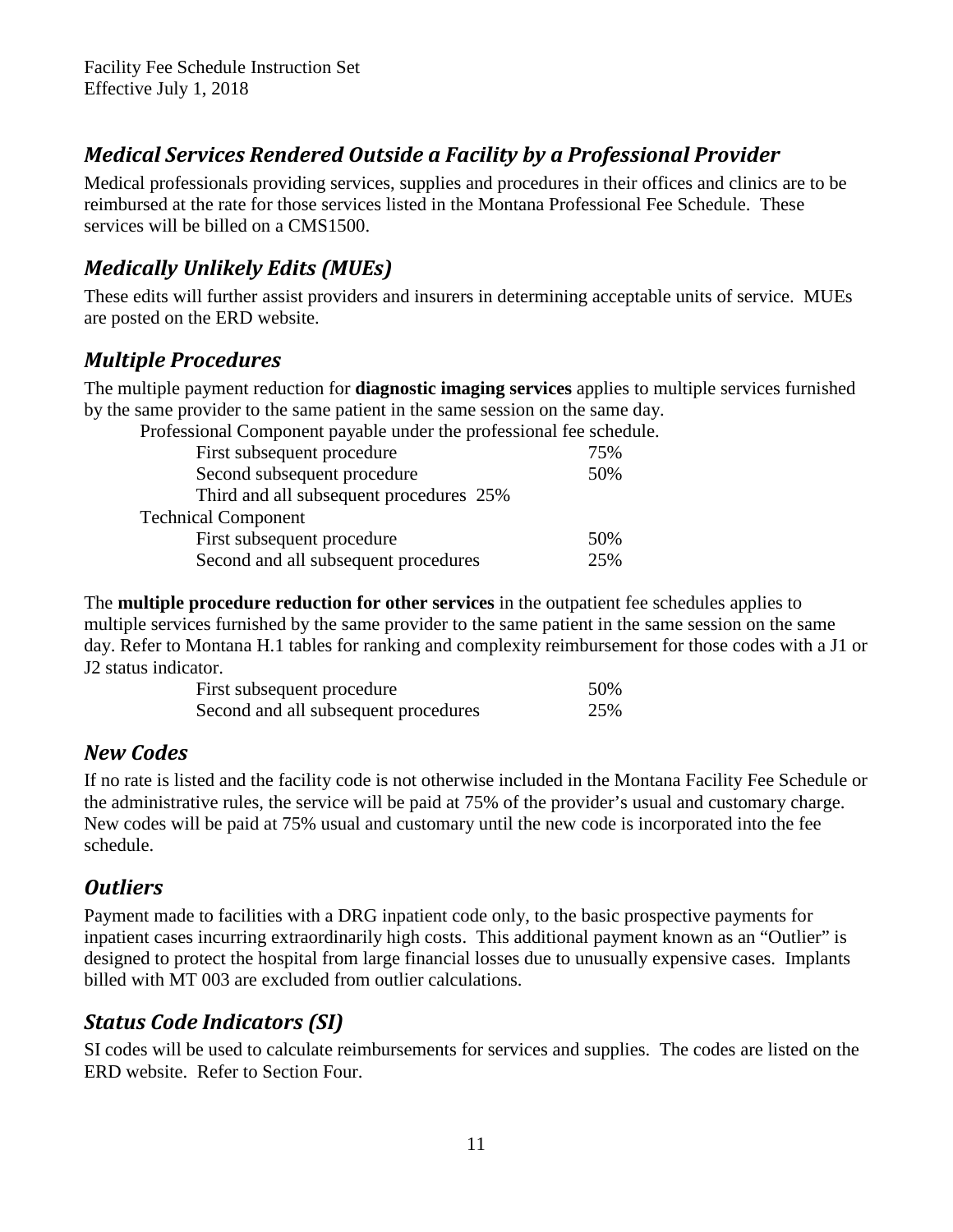# <span id="page-11-0"></span>*Usual and Customary*

In Montana, Usual and Customary means the provider's normal charges for service, and does not include state or regional database information purporting to be usual and customary.

# **Section Three: Inpatient (MS-DRG) Reimbursement**

# *MS-DRG Reimbursement*

MS-DRGs in Montana are reimbursed at the same rate for all Acute Care Hospitals for workers' compensation medical services. Each MS-DRG is given a relative weight based on its relative complexity and use of resources. The Montana base rate effective July 1, 2018 is \$8,373.00. The payment formula is the relative weight multiplied by the base rate.

Unbundling of a grouper code is not allowed. If a provider bills a CPT or HCPCS code and there is a DRG code available, the insurer may pay the reimbursement under the DRG code.

# *MS-DRG Grouper*

A MS-DRG grouper takes five clinical and demographic data elements as input and generates a corresponding MS-DRG classification code.

# *Outliers*

Occasionally very high medical costs associated with a case, known as outlier costs, may require additional reimbursement to the facility. The threshold for outlier payments is **three time the Montana MS-DRG reimbursement.**

```
To calculate outliers, use the following formula:
    [Charges – (MS-DRG reimbursement x 3)] x (CCR plus 15\%) = outlier reimbursement
There is a different CCR (Cost-to-Charge Ratio) for each acute care hospital in Montana. 
The CCR is listed on the ERD website for each acute care hospital.
Example:
   Charges are $100,000 from ABC Hospital
   MS-DRG reimbursement per the fee schedule is $25,000
          Outlier threshold is $75,000. $25,000 x 3 = $75,000CCR is 0.50
                  ($100,000 - $75,000) \times (0.50 + .15) = $16,250.00The total reimbursement to ABC Hospital would be $25,000 + $16,250 = $41,250
```
# *Implants*

The administrative rules have a special reimbursement process to ensure that injured workers receive the appropriate implant and the hospital or ASC implant costs are appropriately reimbursed.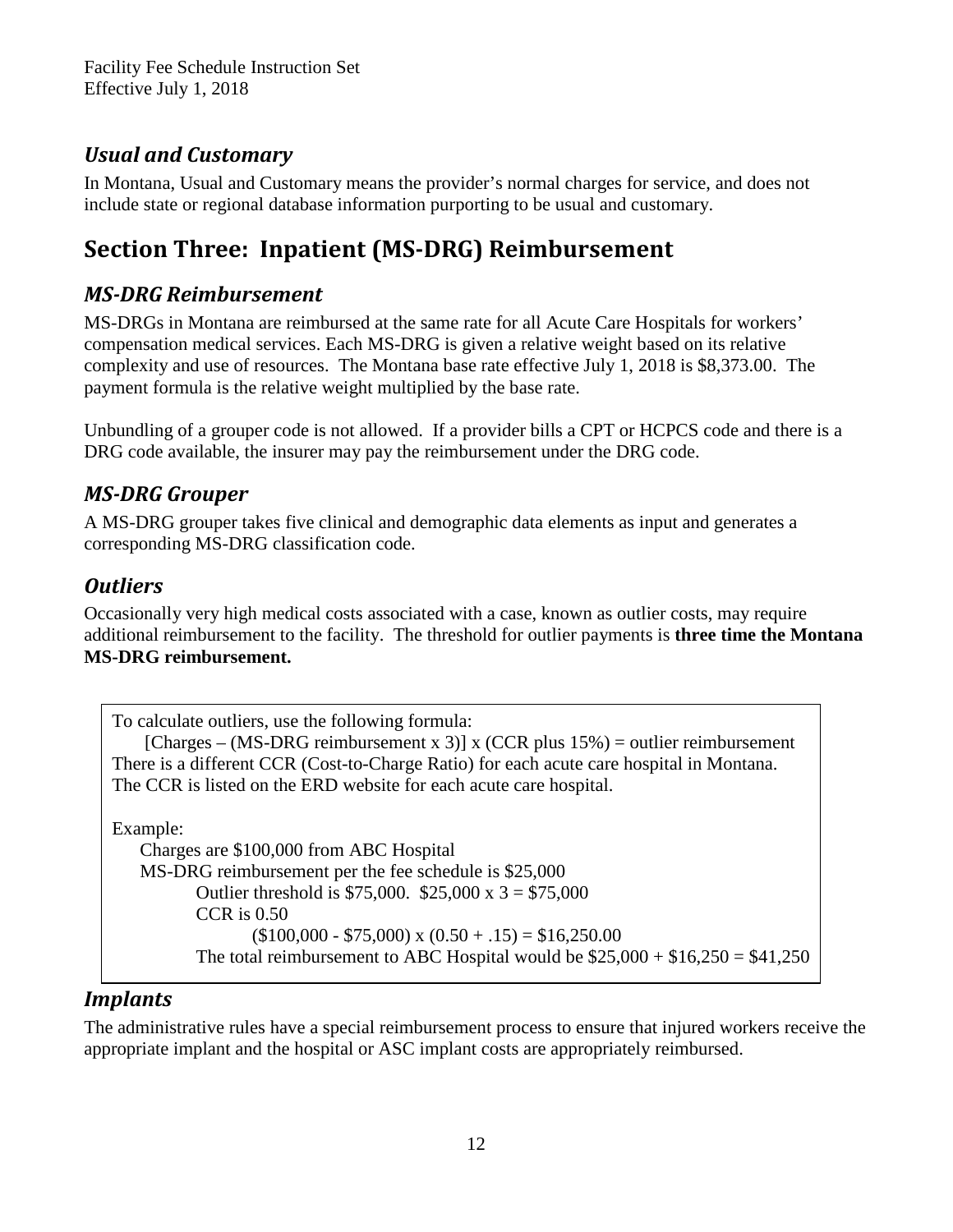<span id="page-12-1"></span>An implant is an object or device that is made to replace and act as a missing biological structure that is surgically implanted, embedded, inserted, or otherwise applied. The term also includes any related equipment necessary to operate, program, and recharge the implantable.

Implant cost refers to the total cost of **all** components for a patient. Providers must use the code **MT003** to request implant reimbursements separate from the DRG reimbursement. Inpatient Implant Reimbursement:

- 1. Implants costing less than \$10,000 are bundled into the MS-DRG reimbursement and do not require invoices for implant costs. If costs are more than \$10,000.00 and additional reimbursement is being sought through MT003, the invoices must accompany the bill.
- 2. Implants totaling more than \$10,000 may be reimbursed at cost plus 15%
	- a. A copy of the implant invoice is required with the medical bill for reimbursement.
	- b. A copy of the surgical notes with the items implanted must be included in the documentation.
	- c. Shipping and handling costs may be reimbursed at cost only and are not included in the 15% calculation.

# **Section Four: Outpatient Reimbursement**

# *Modifiers*

<span id="page-12-0"></span>Modifiers 25 and 27 for outpatient specifically exclude any services that are for office visits, clinic visits, treatment rooms, etc. as these services are not payable under the facility fee schedule. Refer to the Professional Fee Scheduled for the professional reimbursement.

# *Non-patient Hospital Outpatient Clinical Diagnostic Laboratory Test Payment and Billing*

Using Medicare's directives, there are limited circumstances described below in which hospitals can separately bill for outpatient diagnostic laboratory tests. For those specific situations hospitals should use the UB04 claim form and for the bill type in field 4 use the new bill type 13X (131 original bill, 137 corrected claim). This will allow reimbursement for these services using the professional fee schedule in which RVU values are still available. These services will be paid according to either the status indicator Q4 or E1; modifier L1 is no longer required.

Laboratory tests using the above bill type must be for a non-patient specimen billed in the following circumstances:

(1) Non-patient laboratory specimen tests; non-patient continues to be defined as an injured worker that is neither an inpatient nor an outpatient of a hospital, but that has a specimen that is submitted for analysis to a hospital and the injured work is not physically present at the hospital;

(2) When the hospital only provides laboratory tests to the injured worker (directly or under arrangement) and the injured worker does not also receive other hospital outpatient services during that same encounter; and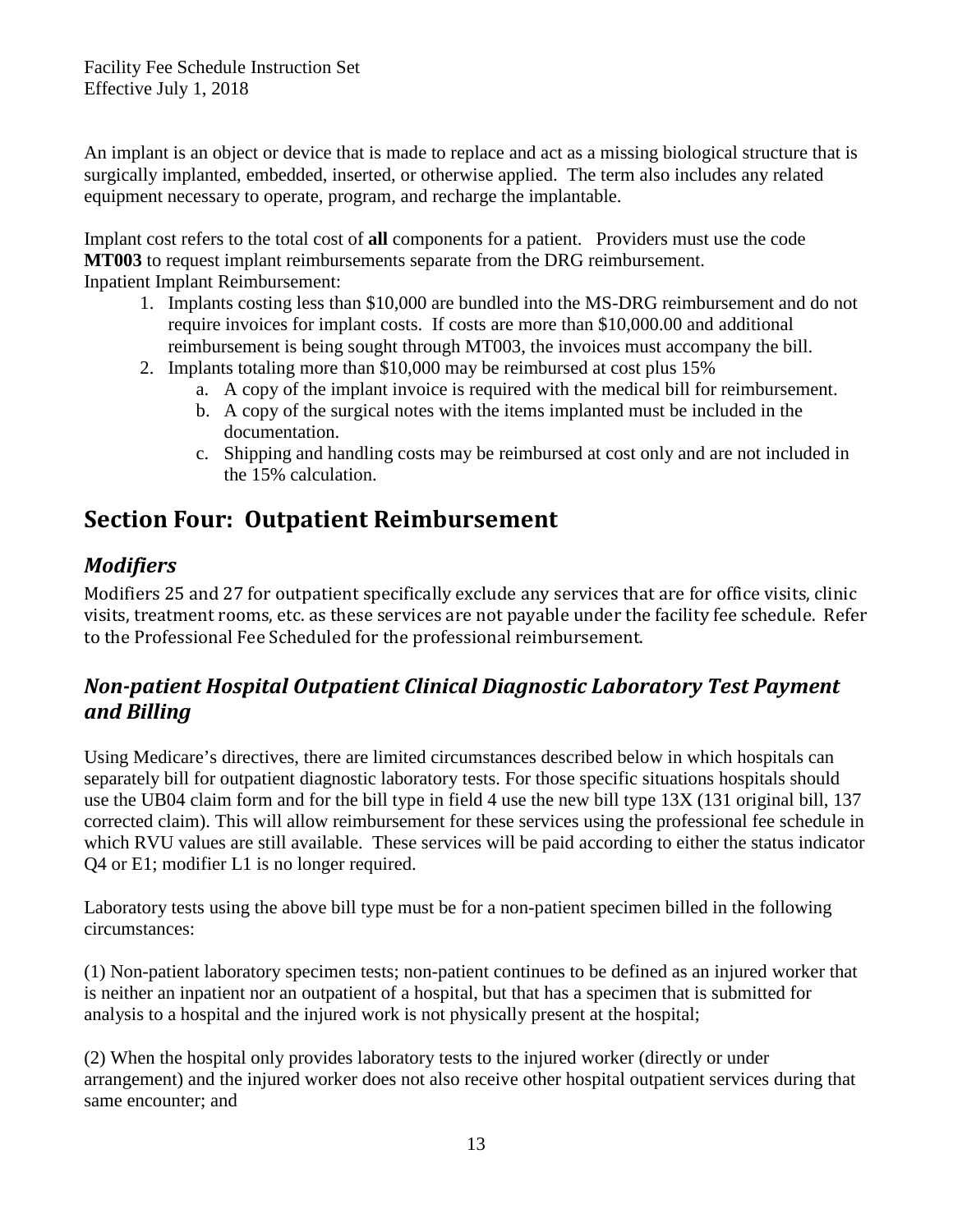<span id="page-13-0"></span>(3) When the hospital provides a laboratory test (directly or under arrangement) during the same encounter as other hospital outpatient services that is clinically unrelated to the other hospital outpatient services, and the laboratory test is ordered by a different practitioner than the practitioner who ordered the other hospital outpatient services provided in the hospital outpatient setting.

# *Outpatient Fee Schedule J1and J2 Status Indicator*

J1 and J2 are status indicators that have been added to the HCPCS/CPT Outpatient Fee Schedule. The J1 status indicator provides a single payment for a primary service, and payment for all adjunctive services reported on the same claim are packaged into the payment for the primary service.

Claims reporting at least one J1 procedure code will package the following items and services that are not typically packaged under the OPPS:

Major OPPS procedure codes (status indicators P, S, T, V); Lower ranked comprehensive procedure codes (status indicator J1); Non-pass-through drugs and biologicals (status indicator K) (implants billed under MT003 are an exception and must be paid per ARM 24.29.1433) Blood products (status indicator R); DME (status indicator Y); and Therapy services (HCPCS codes with status indicator A reported on therapy revenue centers)

The following services are excluded from comprehensive APC packaging:

Brachytherapy sources (status indicator U); Pass-through drugs, biologicals and devices (status indicators G or H) (implants billed under MT003 are an exception and must be paid per ARM 24.29.1433); Corneal tissue, CRNA services, and Hepatitis B vaccinations (status indicator F); Influenza and pneumococcal pneumonia vaccine services (status indicator L); Ambulance services; Mammography; and Certain preventive services

The single payment for a comprehensive claim is based on the rate associated with the J1 service. When multiple J1 services are reported on the same claim, the single payment is based on the rate associated with the highest ranking J1 service within the same clinical family. When certain pairs of J1 services (or in certain cases a J1 service and an add-on code) are reported on the same claim, the claim is eligible for a complexity adjustment, which provides a single payment for the claim based on the rate of the next higher comprehensive APC within the same clinical family.

The J2 status indicator is primarily for comprehensive observation services affecting APC 8011.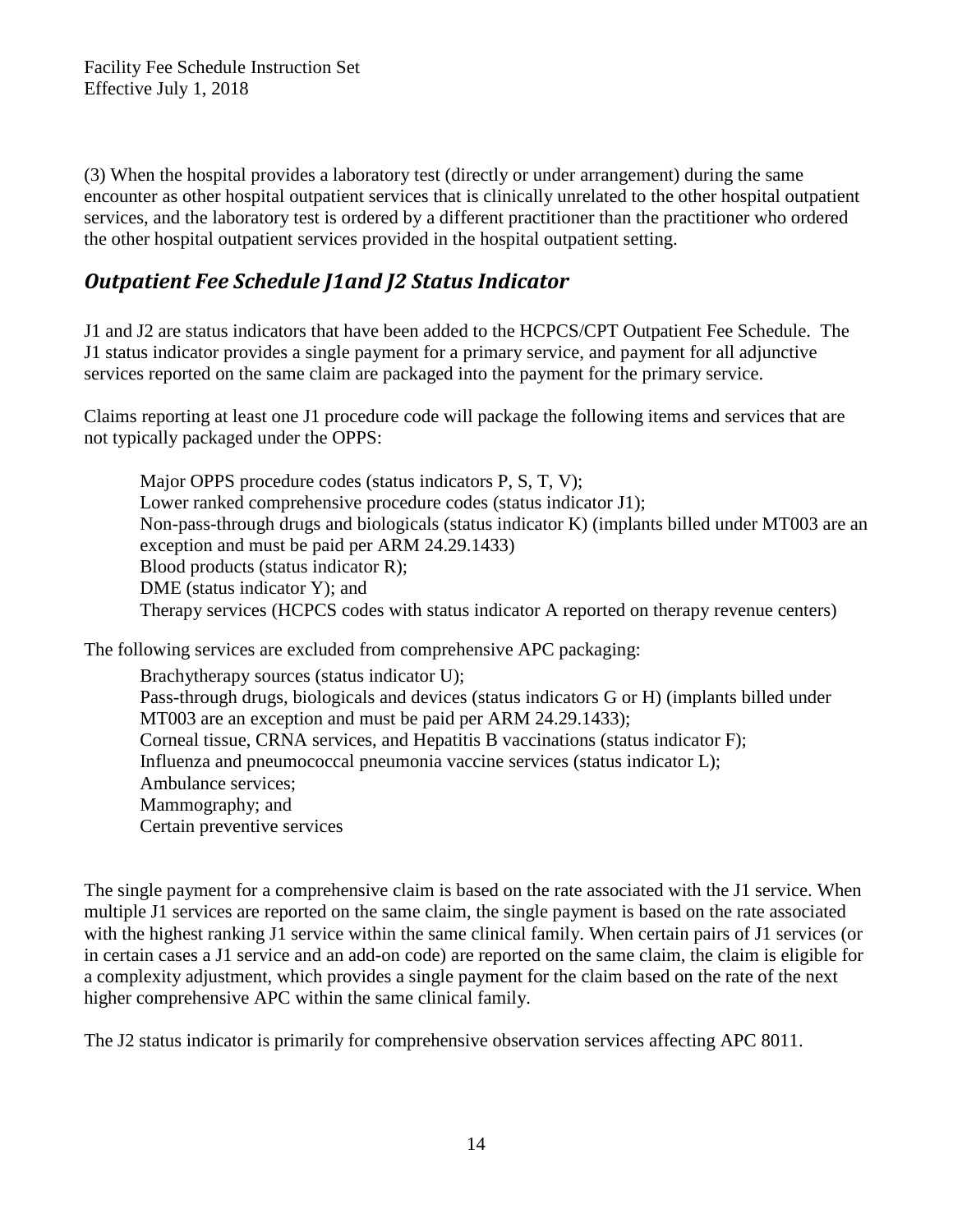### <span id="page-14-0"></span>*Status Indicators J1 and J2 complexity reimbursement*

When determining payment for a claim that has two or CPT/HCPCS codes with a J1 status indicator use Montana Addendum B and the following steps for those claims that qualify for complexity reimbursement:

1. Identify the CPT/HCPCS codes on the claim with J1 status indicators found in Montana's Addendum B.

2. Look up each CPT/HCPCS code in the HCPCS Code Ranking table. Write it down) or remember) the value found in the column "Rank used for Primary Assignment" column.

3. The lowest rank will be the primary code on the claim. All others will be secondary codes.

4. Check the Complexity Adjustment table for an entry for the primary code and each secondary code. Of the 35,000 or so code pair combinations, only 376 qualify for a complexity adjustment. 5. If the code pair is not found, check any other primary/secondary code pairs on the claim. If none are present, no complexity adjustment is made

6. If the primary/secondary combination is present, the hospital or ASC column will show the appropriate Montana complexity adjusted payment.

# *Outpatient Reimbursement*

Outpatient services are payable under CPT/HCPCS/APC codes.

**Physical Therapy, Occupational Therapy, Speech Therapy:** Visits, examinations, consultations, and similar services listed in this section reflect wide variations required in time and skill. Providers should not bill for services performed for less than 8 minutes when only one service is administered in a day. Time intervals are assigned in increments of 15 minutes, beginning with a base of at least 8 minutes (1 unit is  $\geq 8-22$  minutes; 2 units are  $\geq 23-37$  minutes; 3 units are  $\geq 38-52$  minutes, etc.). When more than one service represented by 15-minute timed codes is performed in a single day, the total minutes of service determines the number of timed units billed. Documentation for each aspect of the service performed should be included in the patient record to substantiate the level of service. A total of eight units of active and passive may be billed in each session. Only two unit of the eight may be a passive modality. Passive modalities are a variety of treatment tools used by therapists to decrease pain, inflammation, and treat muscle strains. For example, hot/cold packs, electrical stimulation, iontophoresis, etc., are considered passive modalities.

Joint mobilization is a passive therapy. It is not considered a passive modality and therefore does not fall under the one-unit limitation for a passive modality.

If passive therapy includes passive modalities as listed in the MT Guidelines and is the only treatment being provided, the provider may bill up to four units in one session.

CPT code 97750 for the Functional Capacity Exam which is a special report is not considered an active therapy, passive therapy or a passive modality.

These services when billed on a UB04 are paid at 100% of usual and customary for CAHS and 100% of the professional fee schedule for acute care hospitals. Therapies are still subject to the professional